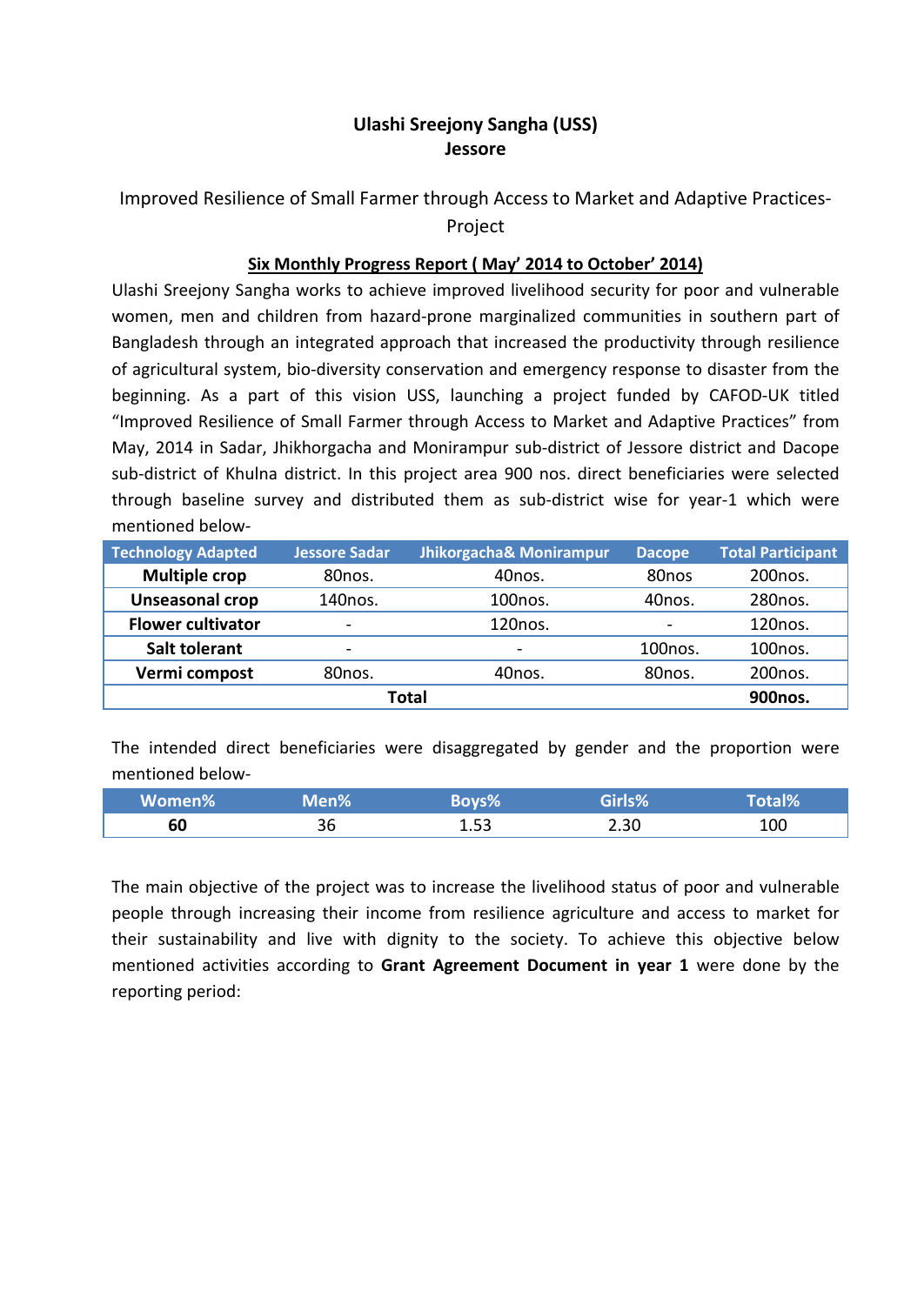# **Major activities:**

| Sl. No. | <b>Activity Budget Line</b>                                                         | <b>Achievement</b>                                                                                                                                                                                                                                                                                                                                                                                                                                                                                                                                                                                                                                                                                                                                                                                                                                                                                                                                                                                                                                                                                                                                      |
|---------|-------------------------------------------------------------------------------------|---------------------------------------------------------------------------------------------------------------------------------------------------------------------------------------------------------------------------------------------------------------------------------------------------------------------------------------------------------------------------------------------------------------------------------------------------------------------------------------------------------------------------------------------------------------------------------------------------------------------------------------------------------------------------------------------------------------------------------------------------------------------------------------------------------------------------------------------------------------------------------------------------------------------------------------------------------------------------------------------------------------------------------------------------------------------------------------------------------------------------------------------------------|
| 3.1     | Staff orientation & capacity<br>building on (technical, crops,<br>livelihoods etc.) | A seven days long staff orientation will be<br>facilitate by PC and creative farmer Md. Yousuf Ali<br>(Consultant of Winroack International funded<br>Project) where LIOs and other staffs were<br>oriented on project activities and as well as basic<br>agricultural technical term, its definition,<br>marketing and livelihood in theoretical and also in<br>practical through field visit. That's why all of them<br>were gathered knowledge and perform in the field<br>better.                                                                                                                                                                                                                                                                                                                                                                                                                                                                                                                                                                                                                                                                   |
|         | <b>Baseline survey</b>                                                              | Developing a baseline form with the help of USS<br>core team members and CAFOD personnel by a<br>series of work and practicing it by team members<br>through field test. Total 900 nos. group members<br>were selected simultaneously by LIOs of the<br>project and then 22 nos. groups were formed<br>from our working area. Before selecting village<br>and participants our team considering feasibility<br>study through FGD and KII (Key informant<br>interview).<br>In case of village- Feasibility of vegetable<br>production land, tertiary elite para, lack of market<br>access and lack of access to govt. and private<br>sectors different social safety net packages.<br>In case of participants- 60% female including<br>landless women, divorce and widow. In addition<br>persons with disability, aged and ethnic<br>community who are also involved in farming<br>practice but not getting support will be included in<br>this project.<br>Beside this all the hardcopy of baseline form were<br>preserved in office file and the softcopy of<br>database were under process and assume that it<br>would be completed by November'2014. |
| 3.3     | Capacity building<br>training to<br>multi crop farmers                              | In these activity 200 nos. participants out of<br>200nos. of the project area were received training<br>on multiple crop production system, its major pest<br>and disease control and also how to profit from<br>it? The major learning's of the participant from<br>the training was to cultivate multi crops in a<br>specific area of land in same time in a planning<br>way and thus they were benefitted from it.<br>Their existing practice was to cultivate single<br>vegetable in a homestead or land but in this<br>training they gathered knowledge on how to                                                                                                                                                                                                                                                                                                                                                                                                                                                                                                                                                                                  |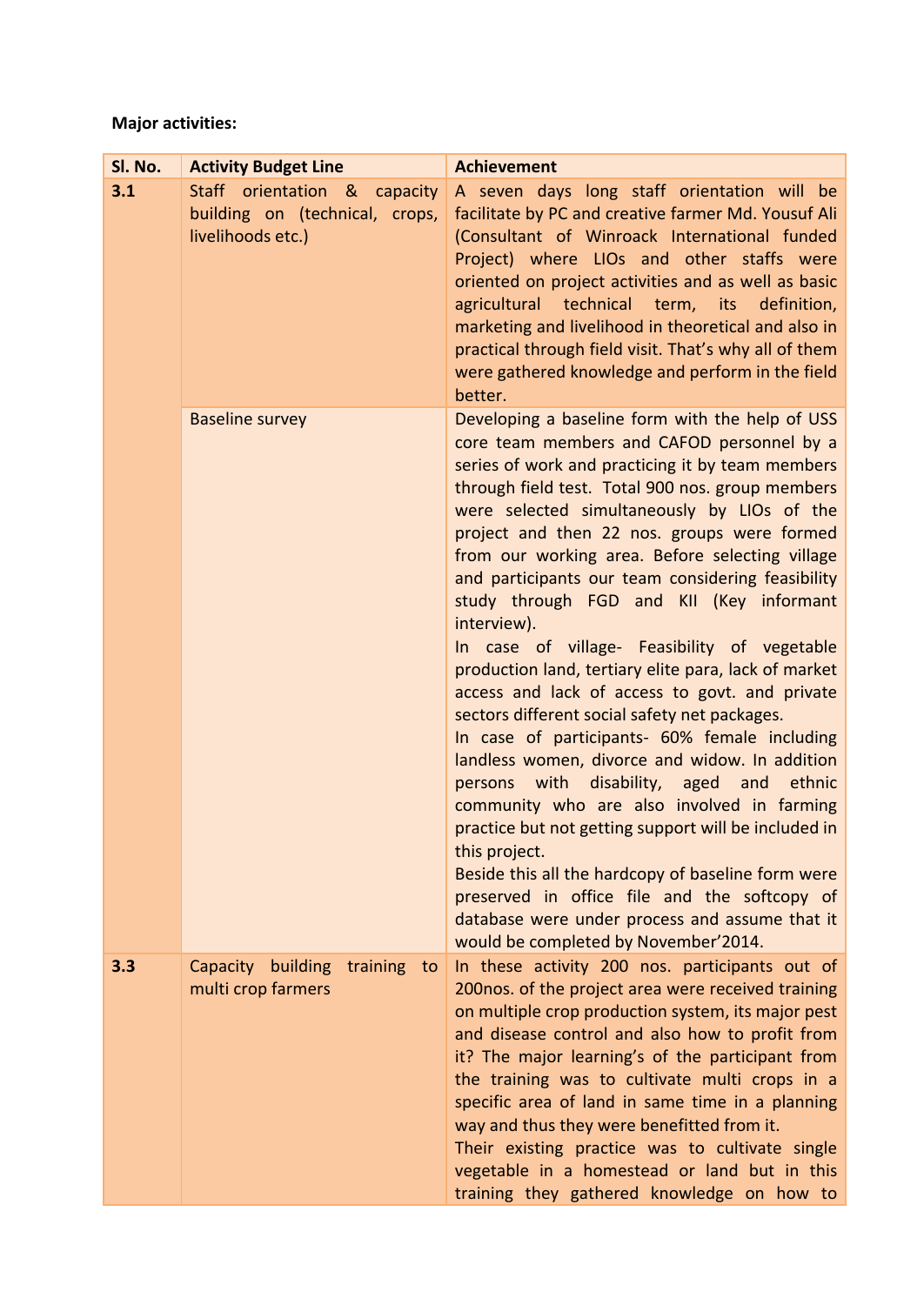| SI. No. | <b>Activity Budget Line</b>                                  | <b>Achievement</b>                                                                                           |
|---------|--------------------------------------------------------------|--------------------------------------------------------------------------------------------------------------|
|         |                                                              | cultivate different vegetables in same land in                                                               |
|         |                                                              | same time such as example:                                                                                   |
|         |                                                              | <b>Main</b><br><b>Repellent</b><br><b>Additional crop</b>                                                    |
|         |                                                              | crop<br>crop                                                                                                 |
|         |                                                              | border<br><b>Brinjal</b><br>Chilli (In<br>Marigold,                                                          |
|         |                                                              | side), Red<br>Garlic,<br>Coriander etc.<br>amaranth,                                                         |
|         |                                                              | Coriander, Carrot,                                                                                           |
|         |                                                              | Radish,                                                                                                      |
|         |                                                              | Knolkhal,<br>Onion,                                                                                          |
|         |                                                              | Garlic etc.                                                                                                  |
|         |                                                              | Thus they get varietal vegetable and spices from<br>same land in a specific time and also reduce             |
|         |                                                              | insects by repellent crop for safe environment.                                                              |
|         |                                                              | The training packages were conducted by DAE                                                                  |
|         |                                                              | professional and as well as by PC.                                                                           |
| 3.4     | Capacity building training<br>to<br>unseasonal crop producer | In these activity 280 nos. participants out of<br>280nos. of the project area were received training         |
|         |                                                              | on unseasonal crop production system, its major                                                              |
|         |                                                              | pest and disease control and also how to profit                                                              |
|         |                                                              | from it? In this training participants were<br>gathered knowledge on unseasonal vegetables                   |
|         |                                                              | which were more beneficial for farmers if they                                                               |
|         |                                                              | adapted it. Because this type of vegetables (Such                                                            |
|         |                                                              | as potato) were come to market early, residual                                                               |
|         |                                                              | soil fertilizer used in next crop so that production<br>cost is low. The major learning's of the participant |
|         |                                                              | from the training were to probability assessment                                                             |
|         |                                                              | in context of other part of Bangladesh and how to                                                            |
|         |                                                              | cultivate. The training packages were conducted<br>by DAE professional, creative farmer and as well          |
|         |                                                              | as by PC.                                                                                                    |
| 3.8     | Input<br>support(seed,<br>vermin                             | In these activity we were provide participants                                                               |
|         | &<br>seedling)<br>compost<br>to                              | seed, pesticide according to their community                                                                 |
|         | unseasonal crop producer                                     | need for their better production. Although<br>chemical pesticide was injurious to health and                 |
|         |                                                              | environment but we were provide them such kind                                                               |
|         |                                                              | of materials due to save themselves from another                                                             |
|         |                                                              | financial disaster. In lebutola area of Jessore sadar<br>there were vast infestations by insect named leda   |
|         |                                                              | poka and foot rot disease to cabbage field. As a                                                             |
|         |                                                              | result they were deprive and hopeless. They spray                                                            |
|         |                                                              | pesticide after a day interval and also applied the                                                          |
|         |                                                              | technology of mechanical control by hand picking<br>but couldn't control because of their cropping           |
|         |                                                              | pattern. They cultivate same crop in same time for                                                           |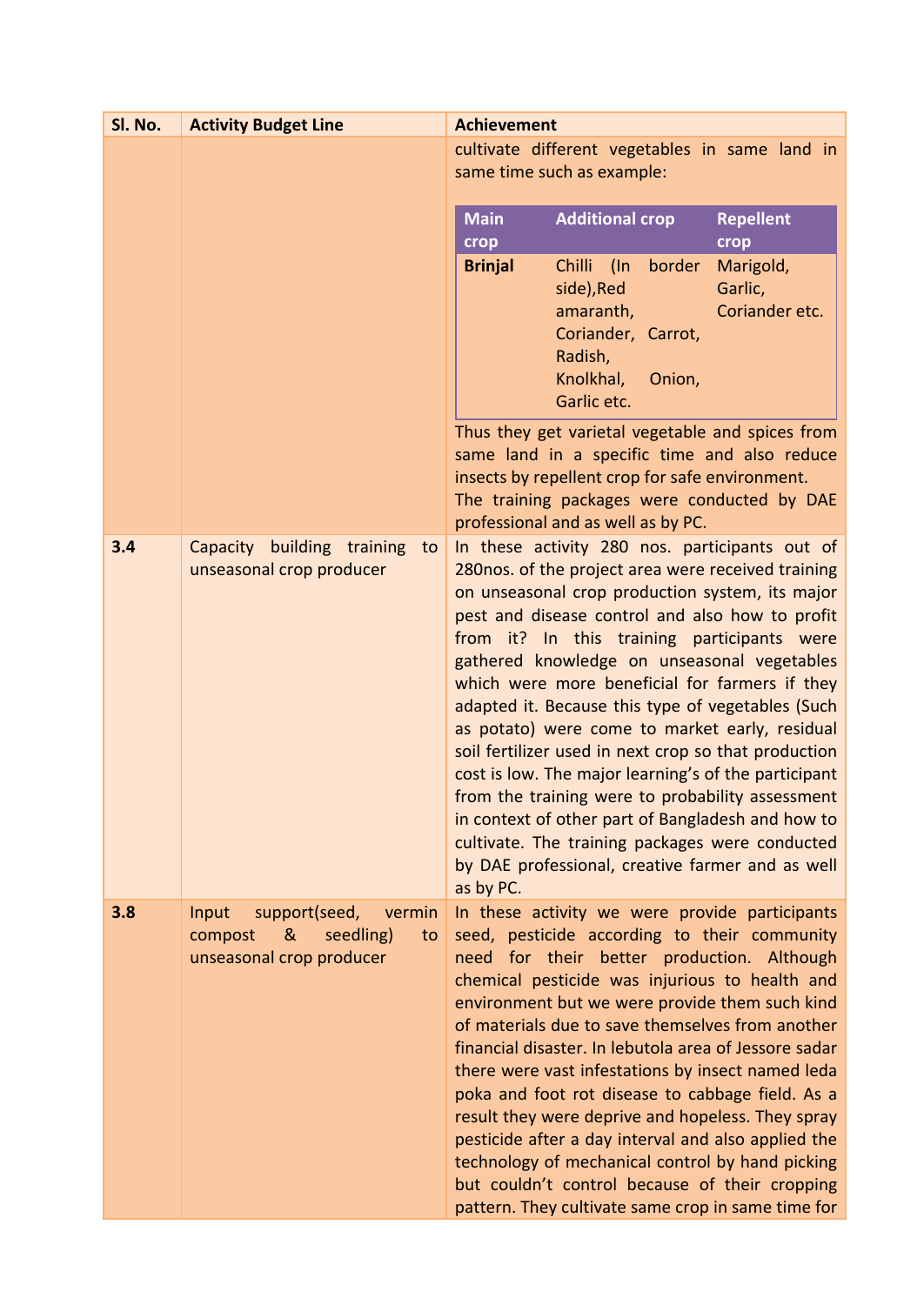| Sl. No. | <b>Activity Budget Line</b> | <b>Achievement</b>                                                                                                                                                                                                                                                                                                                                                                                                                                                                                                                                                                                                                                                                                                                                         |
|---------|-----------------------------|------------------------------------------------------------------------------------------------------------------------------------------------------------------------------------------------------------------------------------------------------------------------------------------------------------------------------------------------------------------------------------------------------------------------------------------------------------------------------------------------------------------------------------------------------------------------------------------------------------------------------------------------------------------------------------------------------------------------------------------------------------|
|         |                             | several years. As a result we went there and heard<br>from them about the measures to control the pest<br>and realize that they were uses a pesticide<br>Proclem (Trade name), a product of Syngenta for<br>long time and thus the pest grow resistant against<br>it. Finally we invite Bayer Crop Sciences a<br>multinational Company and set a trial with the<br>combination of Belt 10gm and Desis 10ml mixed<br>with 16L water sprayed it to the participant's field<br>including community people and finally after one<br>day later we saw the result come.<br>Beside this we have planned to provide organic<br>pesticide preparation training to every group and<br>expect that then chemical<br>pesticide<br>uses<br>frequently lower day by day. |

### **Linkage and networking:**

As a part of coordination we have linkage and network with several governmental, autonomous and non-governmental institutions to link target deprived communities for getting benefits or packages. Such as -

From BARI: We have linkage and network with BARI from the beginning and attend in the coordination meeting in RARS (Regional Agricultural Research Station) Jessore where we have focused our community people as they were becoming ultra poor and live in risk condition. So we were request BARI to stand beside them for providing different agricultural packages as community need. As a result 23 nos. group member along with community people were received **Seed potato production technology training** and also each participants of the training will get seed potato in last of nov'2014 from them.

In addition we have tried to sign a MoU between BARI and USS with the connection of this project.

From FAO: We have arrange a collaboration work of Khulna Divisional Workshop with Food and Agricultural Organization (FAO) in Jessore district for awareness raising of community people under the govt. safe food act 2013, where our project participants were attend and involve them to produce a safe food zone(Initially around 30 bigha of land) at lebutola union. In this workshop district commissioner of Jessore, Mayor of Jessore Pourosova, Civil Surgeon along with other relevant govt. officials, local elites and as well as civil society were present there. In the closing session of the workshop honorable Mayor announce that he will create two or more safe food corner for the consumer in the Jessore town for safe food producers group.

At present our group members of Lebutola union under sadar upazilla of Jessore district developed a committee with the leadership of Mohon Kumur Ghos and have taken steps to produce safe food.

From IRRI: In dry season most of the land of Dacope Upazilla under Khulna district was uncultivated due to changing weather pattern such as salinity. They don't know about the